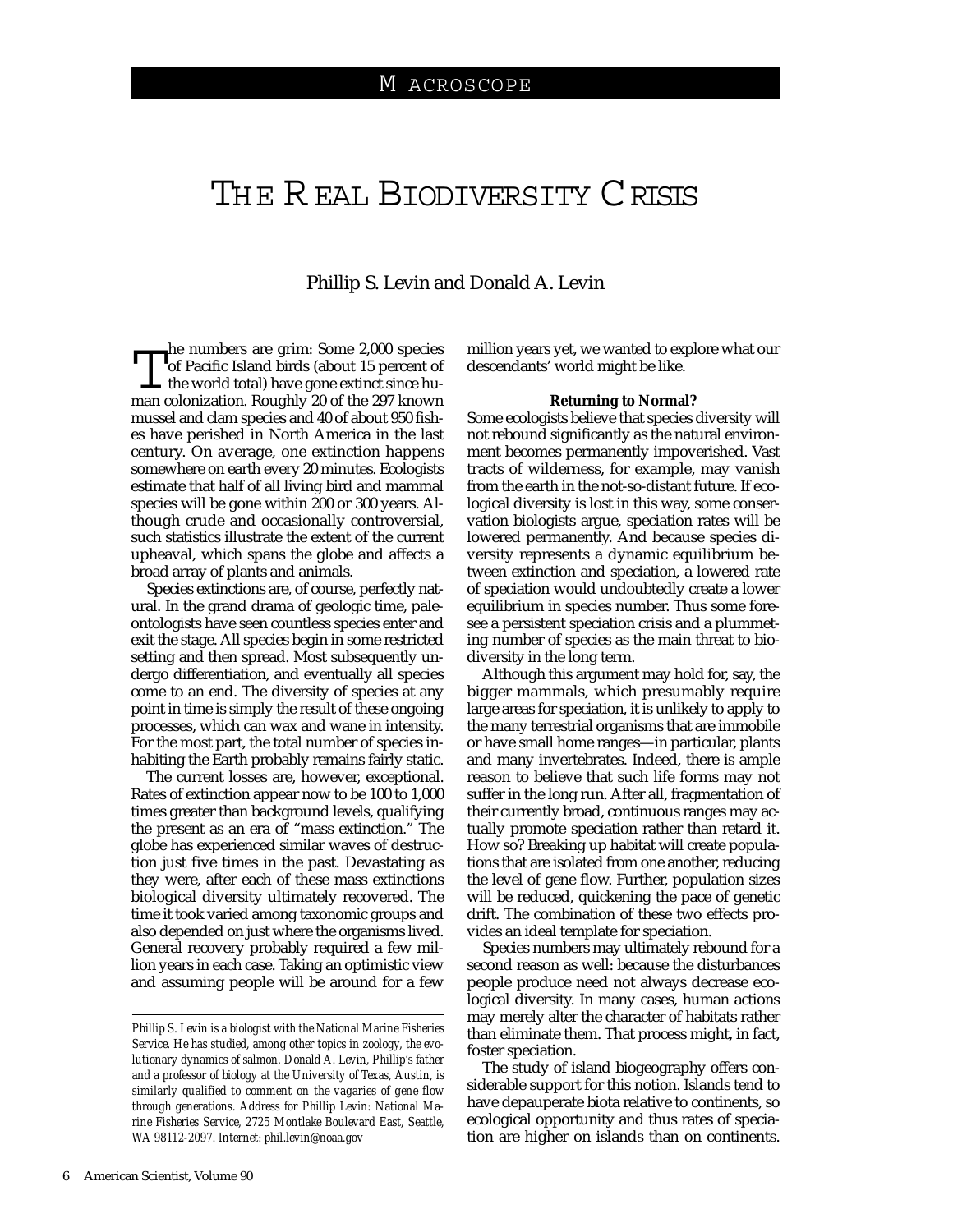

**Figure 1. Native to the Indian Ocean island of Mauritius, the dodo was discovered in 1598 and driven to extinction less than a century later. Like many other doomed island species, it lacked a fear of humans and was easy prey for hunters after the island was settled. People have also precipitated the extinction of many plants and animals less directly, by destroying their habitats. Yet as the authors discuss, human actions may boost speciation over the long term.**

This has been seen for Hawaiian plants in the silversword family, for finches, for honeycreepers, for sparrows and for fruit flies. The link between rates of speciation and ecological opportunity is also apparent when one compares younger islands with older islands in the same archipelago. Older islands have more species than younger ones and so may offer less ecological opportunity. Consequently, speciation rates for older islands are lower than for younger ones. This relation has been clearly demonstrated for Hawaiian plants: Speciation rates on the youngest island in the chain, the big island of Hawaii, are ten times greater than on the oldest island, Kauai.

Just as with the emergence of a new volcanic island from the sea, episodes of mass extinction offer particularly rich opportunities for the surviving groups. For example, the mass extinction at the end of the Cretaceous (65 million years ago) brought an end to the dinosaurs, but a massive diversification of mammals took place soon afterward. Similarly, with the dramatic decline of marine eurypterids (large arthropods) about 410 million years ago, the first large marine predators were lost. However, they were later surpassed in this role by certain fish, notably the placoderms, a highly diverse group that sported interlocking plates of armor. The placoderms underwent a spectacular radiation during the Devonian (between 410 and 360 million years ago), but at the end of this period all placoderms—large, small, marine and freshwater—went extinct. They were replaced by the actinopterygians (ray-finned fishes), which ultimately produced the teleosts, the dominant group of modern fish.

### **Destined to Repeat**

There is no reason to assume that basic evolutionary processes in the future will differ substantially from those in the past. So we would expect the total number of species to ultimately recover from the current mass extinction, even if people continue to meddle with the environment on a global scale. The alteration and fragmentation of existing habitats ensures that any future radiation of mammals, for instance, will not include large forms such as rhinoceroses, apes and big cats. But other species may do quite well.

Consider the differences in future prospects for primates and rodents. Primates have both high rates of speciation and high rates of extinction. Human activities will likely increase their rates of